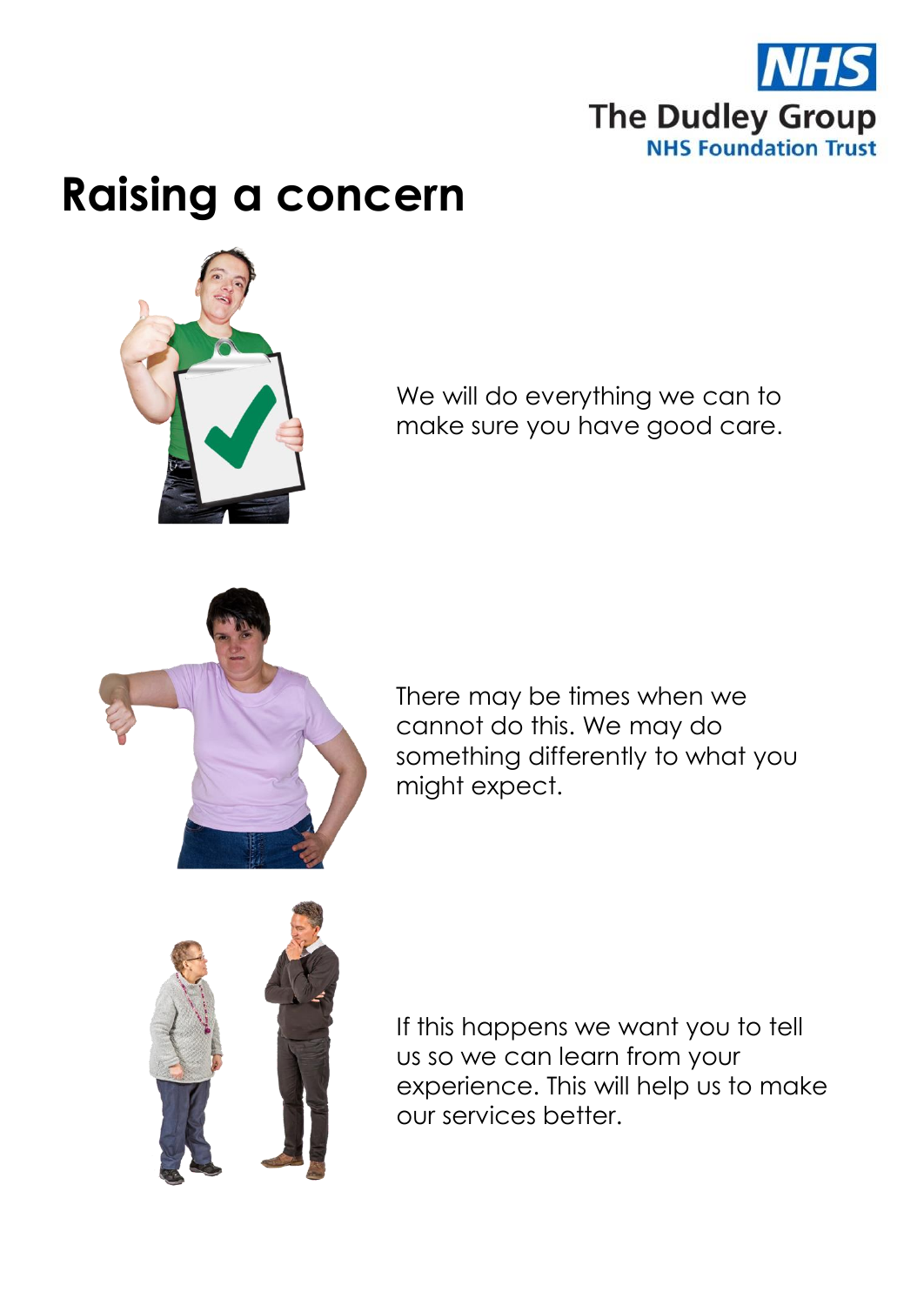# **Who do I speak to?**



We want you to speak to the person in charge of the ward or department who is looking after your care. They may be able to sort out your concern straight away.



The Patient Advice Liaison Service can help you.

They are also called the PALS team.



They can give you advice to support you and your families and carers. This is confidential.



- They can listen to your comments and suggestions.
- They can talk on your behalf to the departments.
- They can give you the complaints procedure and tell you where you can get independent help.



#### **PALS**

Phone 0800 073 0510 They are open 9am – 5pm during the week only. Email dgft.pals@nhs.net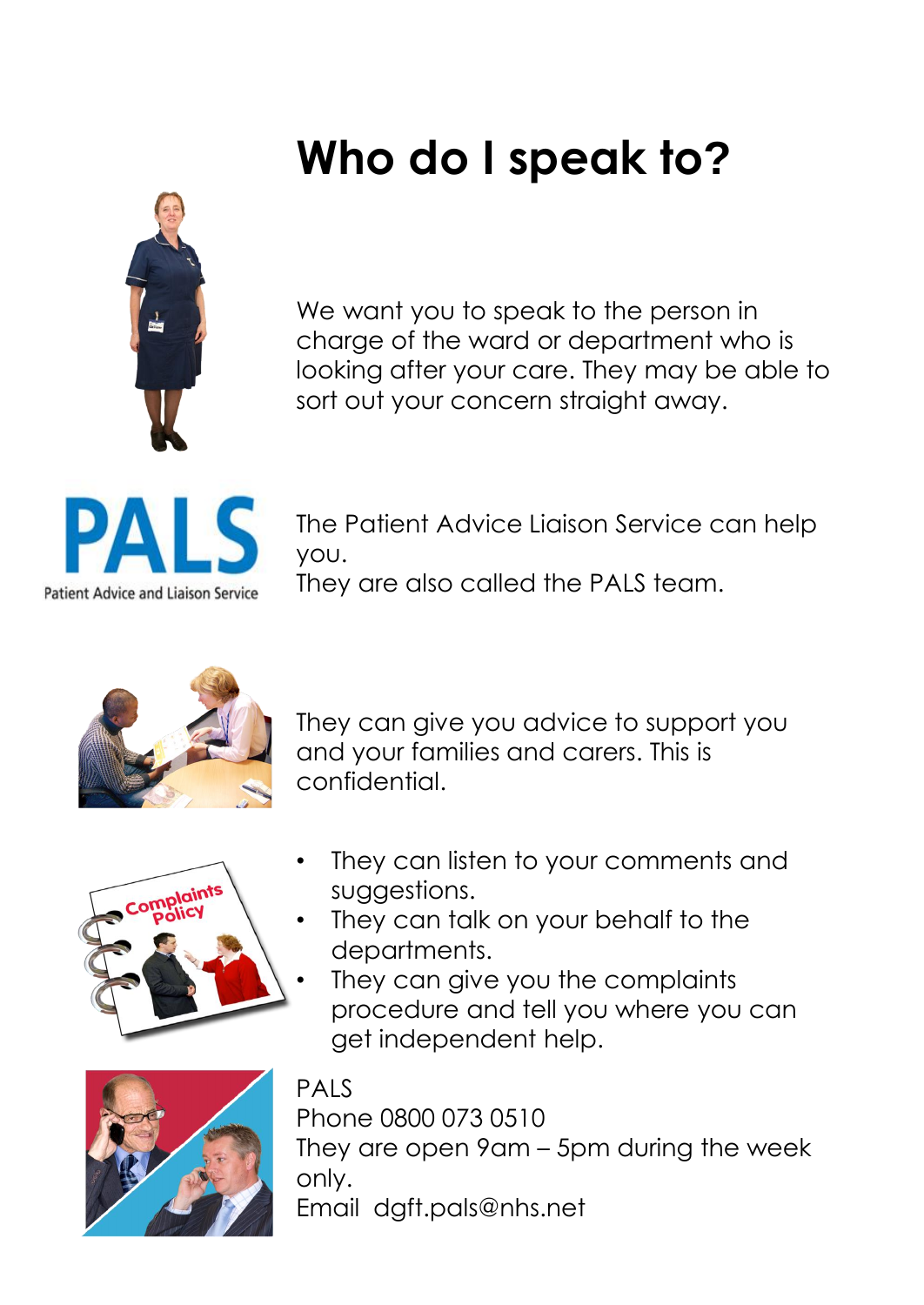# **Confidentiality**



Any information you share with us will be confidential.



If you are raising a concern for someone else we will need to get their permission to talk to you.



If you want to share experiences for other services like the ambulance service we can do this. We will need your permission to do this.



If you need to talk about a GP, family dentist, chemist or optician you should get in touch with the Patient Experience team.



The Patient Experience team are part of the Clinical Commissioning Group.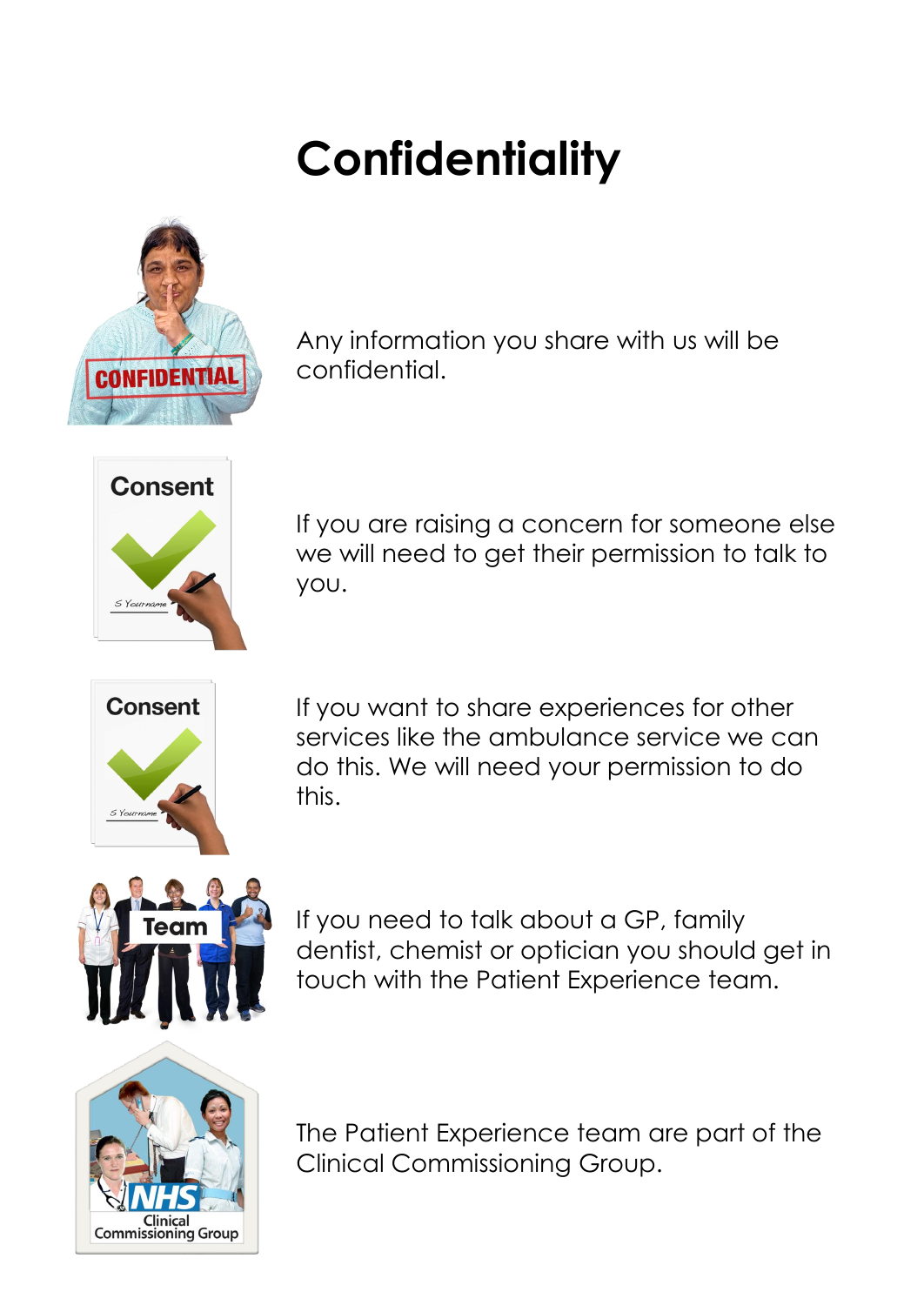# **Complaints Department**

#### **If you want to make a complaint:**

You can do this by writing to us or by ringing the Complaints Department or the Chief Executive's office



You will need to tell us what your complaint is and what you think we can do to make things better.



You can get in touch with the Complaints Department by: Phone: 01384 321035 Email: [complaints@dgh.nhs.uk](mailto:complaints@dgh.nhs.uk)



Our address is: Complaints Department or Chief Executive The Dudley Group NHS Foundation Trust 2<sup>nd</sup> Floor, South Block Russells Hall Hospital Dudley, West Midlands DY1 2HQ

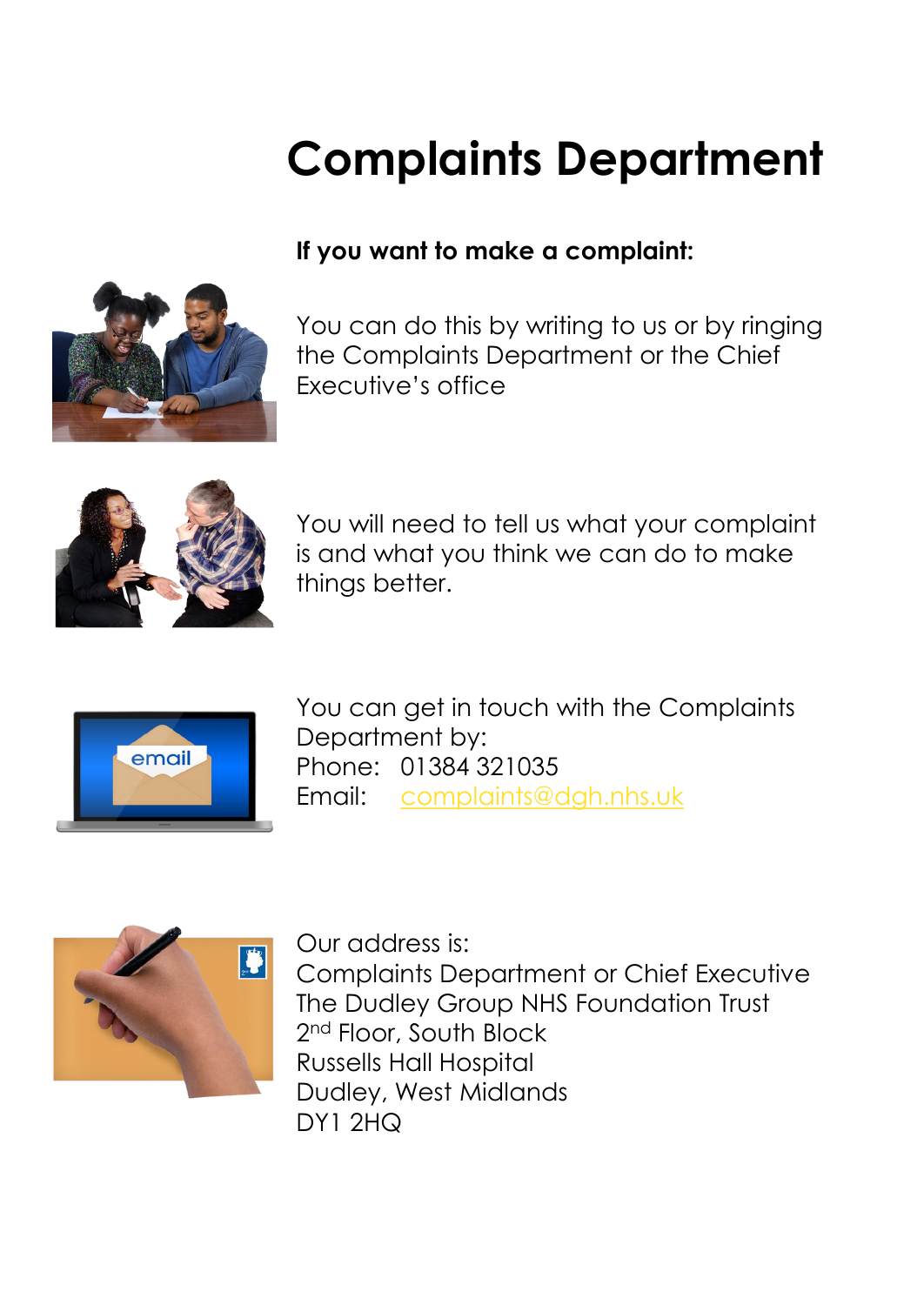### **What happens when my complaint is received?**



The Complaints Department will tell you when they have got your complaint. It may take 5 days for them to reply to you.



They tell you a date when they hope to have looked at your complaint.



If they need more time to look at your complaint they will tell you.



They will ask you if you want to meet with the senior people who are involved in your care.

When the Complaints Department have finished looking at your complaint, the Chief Executive will write to you.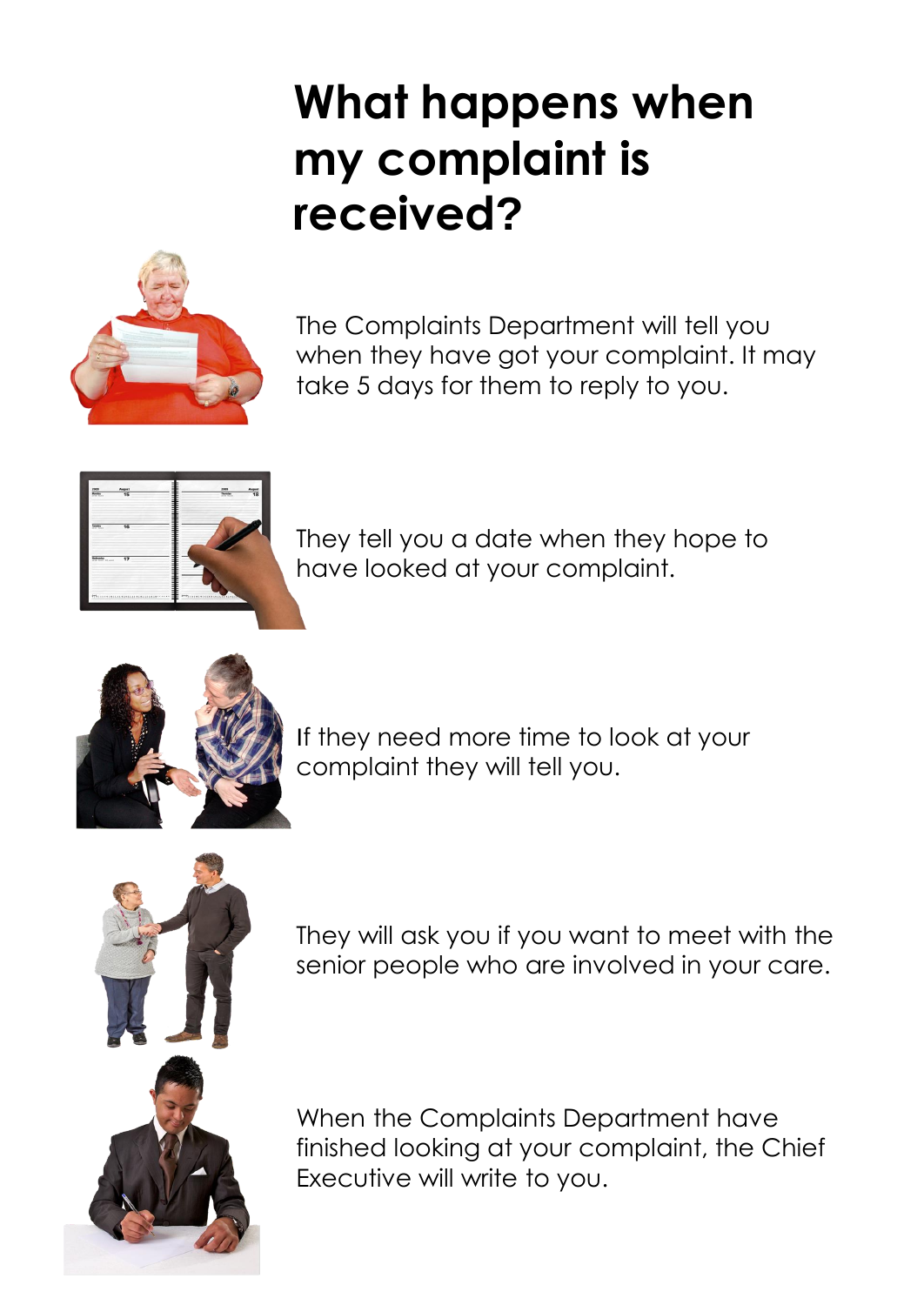## **Where can I get support with making a formal complaint?**



The NHS Complaints Advocacy Service. This is a free and independent service.



They can help you to make a complaint.



You can:

- call them on 0300 456 2370 or
- text your name and phone number with the word **pohwer** to the number 81025.



Their email is pohwer@pohwer.net



Their address is: POhWER PO Box 14043 Birmingham B6 9BL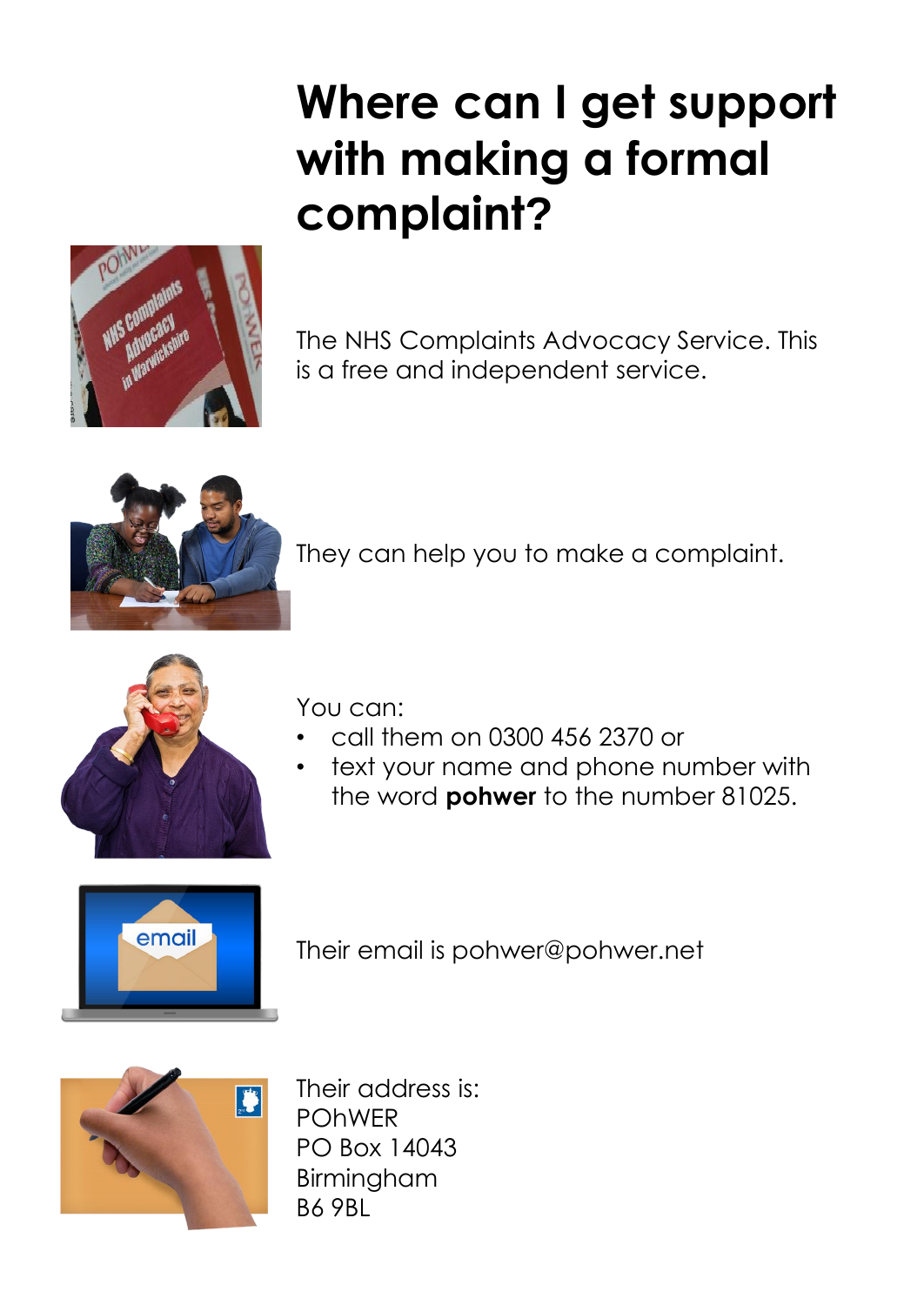# **What if I am not happy with what you say?**



If you are not happy with the reply to your complaint you can ask the Parliamentary and Health Service Ombudsman to look at your complaint.



The Parliamentary and Health Service Ombudsman will not look at your complaint if you have not spoken to the service and made the complaint to them first.



The Ombudsman must be contacted within 12 months of when the Trust has finished looking at your complaint.



Parliamentary and Health Service Ombudsman Phone: 0345 015 4033 Web address: www.ombudsman.org.uk Address: Millbank Tower, London. SW1 4QP



The Commission for Local Administration in England Local Government Ombudsman Phone: 0300 061 0614 Web address: www.lgo.org.uk Address: PO Box 4771, Coventry. CV4 0EH